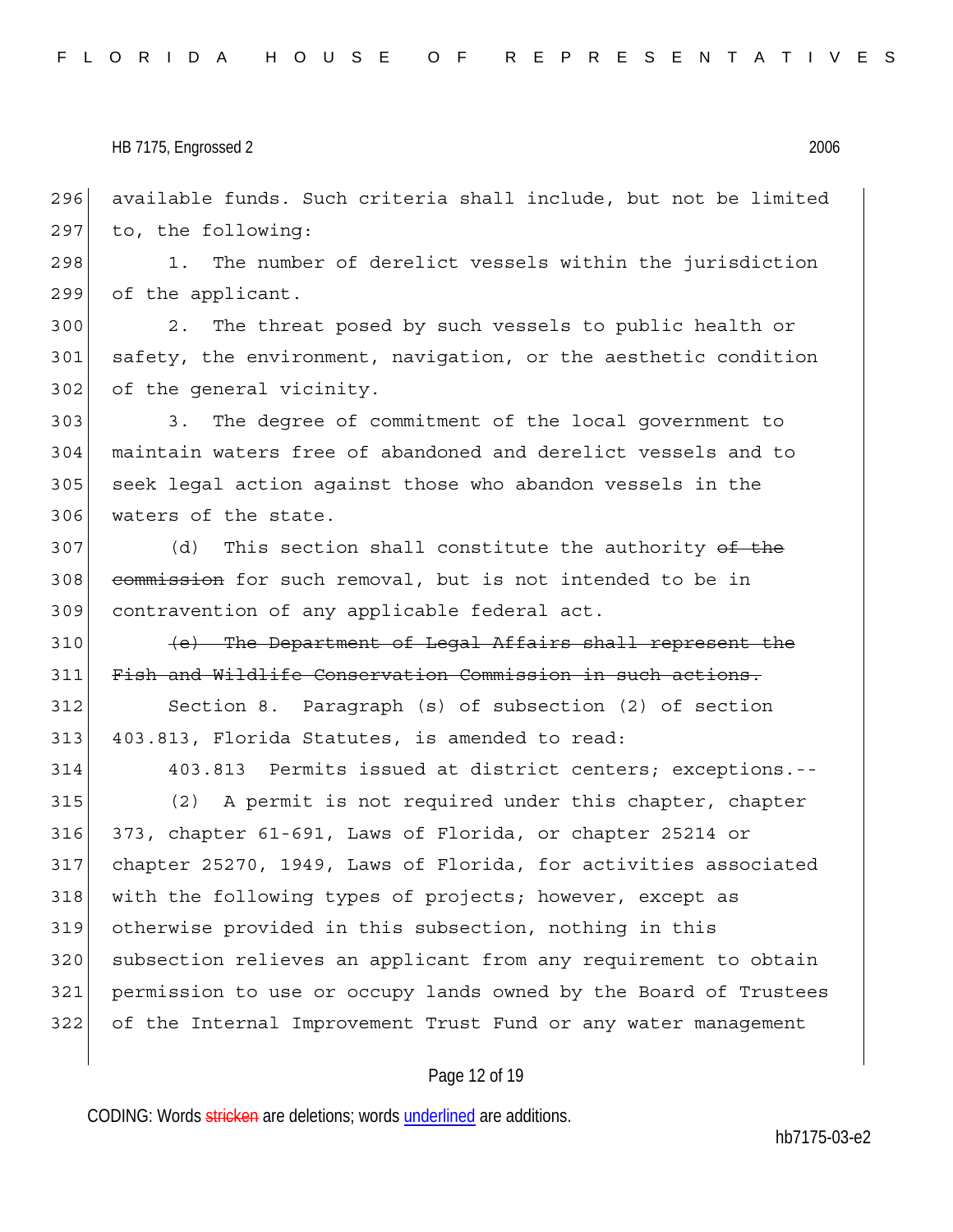323 district in its governmental or proprietary capacity or from 324 complying with applicable local pollution control programs 325 authorized under this chapter or other requirements of county 326 and municipal governments:

327 (s) The construction, installation, operation, or 328 maintenance of floating vessel platforms or floating boat lifts, 329 provided that such structures:

330 1. Float at all times in the water for the sole purpose of 331 supporting a vessel so that the vessel is out of the water when 332 not in use:

333 2. Are wholly contained within a boat slip previously 334 permitted under ss. 403.91-403.929, 1984 Supplement to the 335 Florida Statutes 1983, as amended, or part IV of chapter 373, or 336 do not exceed a combined total of 500 square feet, or 200 square 337 feet in an Outstanding Florida Water, when associated with a 338 dock that is exempt under this subsection or associated with a 339 permitted dock with no defined boat slip or attached to a 340 bulkhead on a parcel of land where there is no other docking 341 structure, do not exceed a combined total of 500 square feet, or 342 200 square feet in an Outstanding Florida Water;

343 343. Are not used for any commercial purpose or for mooring 344 vessels that remain in the water when not in use, and do not 345 substantially impede the flow of water, create a navigational 346 hazard, or unreasonably infringe upon the riparian rights of  $347$  adjacent property owners, as defined in s. 253.141;

348 4. Are constructed and used so as to minimize adverse 349 impacts to submerged lands, wetlands, shellfish areas, aquatic

## Page 13 of 19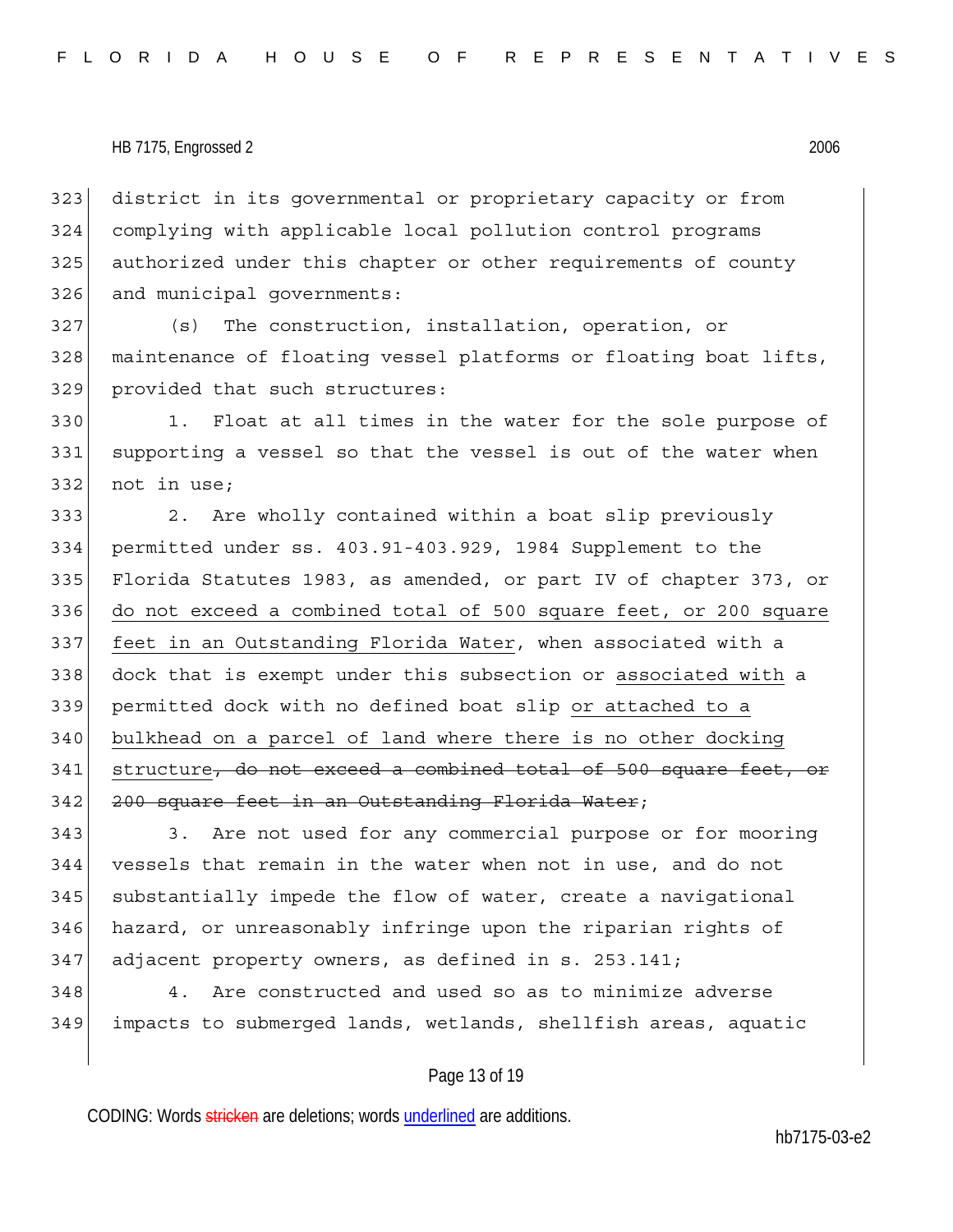350 plant and animal species, and other biological communities, 351 including locating such structures in areas where no seagrasses 352| are least dense <del>exist if such areas are present</del> adjacent to the 353 dock or bulkhead; and

354 5. Are not constructed in areas specifically prohibited 355 for boat mooring under conditions of a permit issued in 356 accordance with ss. 403.91-403.929, 1984 Supplement to the 357 Florida Statutes 1983, as amended, or part IV of chapter 373, or 358 other form of authorization issued by a local government. 359

360 Structures that qualify for this exemption are relieved from any 361 requirement to obtain permission to use or occupy lands owned by 362 the Board of Trustees of the Internal Improvement Trust Fund 363 and, with the exception of those structures attached to a 364 bulkhead on a parcel of land where there is no docking 365 structure, shall not be subject to any more stringent permitting 366 requirements, registration requirements, or other regulation by 367 any local government. Local governments may require either 368 permitting or one-time registration of floating vessel platforms 369 to be attached to a bulkhead on a parcel of land where there is 370 no other docking structure as necessary to ensure compliance 371 with local ordinances, codes, or regulations. Local governments 372 may require either permitting or one-time registration of all 373 other floating vessel platforms as necessary to ensure 374 compliance with the exemption criteria in this section; to 375 ensure compliance with local ordinances, codes, or regulations 376 relating to building or zoning, which are no more stringent than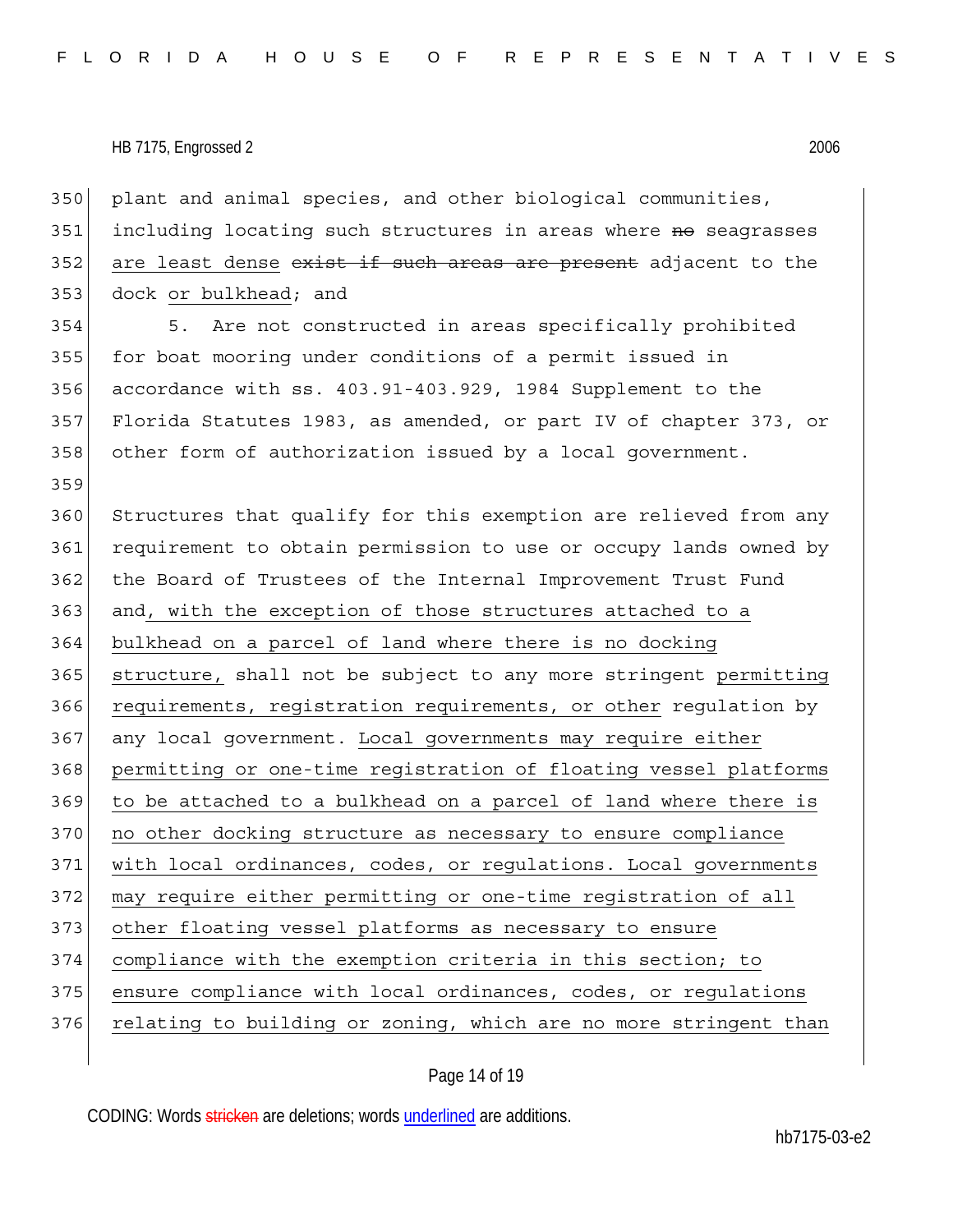377 the exemption criteria in this section or address subjects other 378 than subjects addressed by the exemption criteria in this 379 section; and to ensure proper installation, maintenance, and 380 precautionary or evacuation action following a tropical storm or 381 hurricane watch of a floating vessel platform or floating boat 382 lift that is proposed to be attached to a bulkhead or parcel of 383 land where there is no other docking structure. The exemption 384 provided in this paragraph shall be in addition to the exemption 385 provided in paragraph (b). By January 1, 2003, The department 386 shall adopt a general permit by rule for the construction, 387 installation, operation, or maintenance of those floating vessel 388 platforms or floating boat lifts that do not qualify for the 389 exemption provided in this paragraph but do not cause 390 significant adverse impacts to occur individually or 391 cumulatively. The issuance of such general permit shall also 392 constitute permission to use or occupy lands owned by the Board 393 of Trustees of the Internal Improvement Trust Fund. Upon the 394 adoption of the rule creating such general permit, No local 395 government shall impose a more stringent regulation, permitting 396 requirement, registration requirement, or other regulation 397 covered by such general permit. Local governments may require 398 either permitting or one-time registration of floating vessel 399 platforms as necessary to ensure compliance with the general 400 permit in this section; to ensure compliance with local 401 ordinances, codes, or regulations relating to building or zoning 402 that are no more stringent than the general permit in this 403 section; and to ensure proper installation and maintenance of a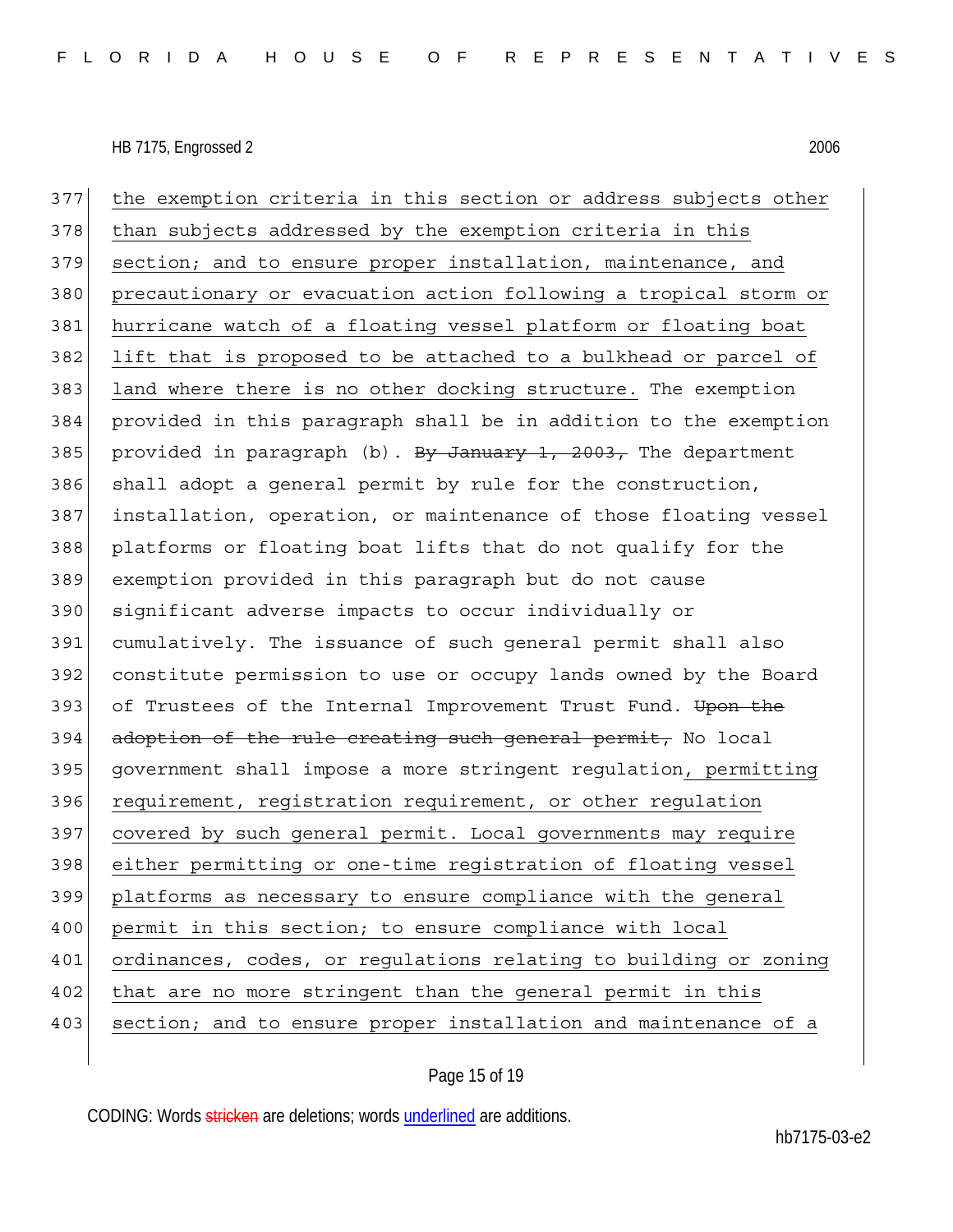404 floating vessel platform or floating boat lift that is proposed 405 to be attached to a bulkhead or parcel of land where there is no 406 other docking structure <del>on floating vessel platforms or floating</del> 407 boat lifts covered by such general permit.

408 Section 9. Subsection (3) of section 705.101, Florida 409 Statutes, is amended to read:

410 705.101 Definitions.--As used in this chapter:

411 (3) "Abandoned property" means all tangible personal 412 property that does not have an identifiable owner and that has 413 been disposed on public property in a wrecked, inoperative, or 414 partially dismantled condition or has no apparent intrinsic 415 value to the rightful owner. The term includes derelict vessels 416 as defined in s. 823.11(1) Vessels determined to be derelict by 417 the Fish and Wildlife Conservation Commission or a county or 418 municipality in accordance with the provisions of s. 823.11 are 419 included within this definition.

420 Section 10. Subsection (4) of section 705.103, Florida 421 Statutes, is amended to read:

422 705.103 Procedure for abandoned or lost property.--

423 (4) The owner of any abandoned or lost property who, after 424 notice as provided in this section, does not remove such 425 property within the specified period shall be liable to the law 426 enforcement agency for all costs of removal, storage, and 427 destruction of such property, less any salvage value obtained by 428 disposal of the property. Upon final disposition of the 429 property, the law enforcement officer shall notify the owner, if 430 known, of the amount owed. In the case of an abandoned vessel

### Page 16 of 19

CODING: Words stricken are deletions; words underlined are additions.

hb7175-03-e2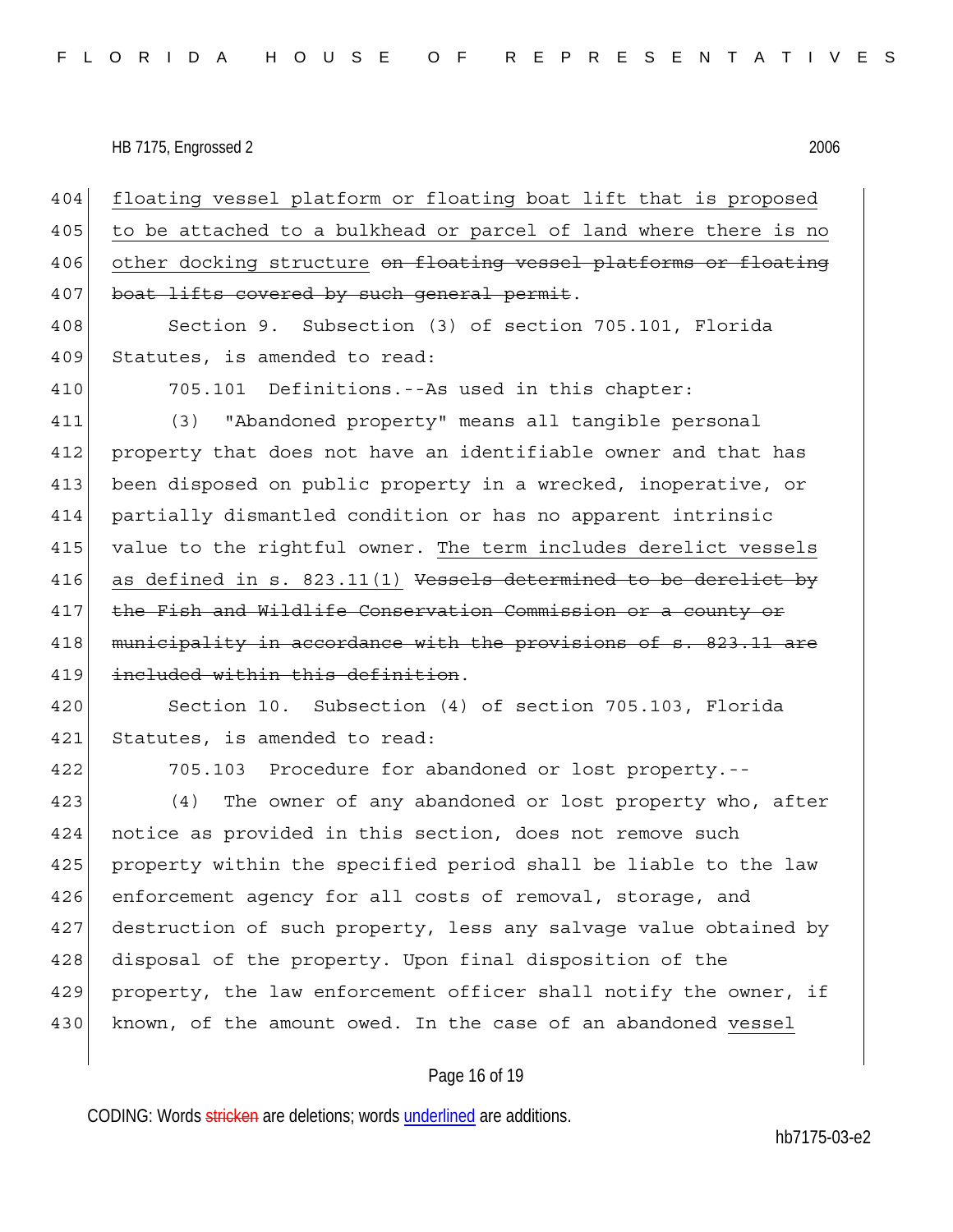431 boat or motor vehicle, any person who neglects or refuses to pay 432 such amount is not entitled to be issued a certificate of 433 registration for such vessel boat or motor vehicle, or any other 434 vessel boat or motor vehicle, until such costs have been paid. 435 The law enforcement officer shall supply the Department of 436 Highway Safety and Motor Vehicles with a list of persons whose 437 vessel boat registration privileges or whose motor vehicle 438 privileges have been revoked under this subsection. Neither the 439 department nor any other person acting as agent thereof shall 440 issue a certificate of registration to a person whose vessel 441 boat or motor vehicle registration privileges have been revoked, 442 as provided by this subsection, until such costs have been paid.

443 Section 11. Section 823.11, Florida Statutes, is amended 444 to read:

445 823.11 Abandoned and derelict vessels; removal; penalty.--446 (1) "Derelict vessel" means any vessel, as defined in s. 447 327.02, that is left, stored, or abandoned: 448 (a) In a wrecked, junked, or substantially dismantled 449 condition upon any public waters of this state. 450 (b) At any port in this state without the consent of the 451 agency having jurisdiction thereof. 452 (c) Docked or grounded at or beached upon the property of 453 another without the consent of the owner of the property. 454 (2) It is unlawful for any person, firm, or corporation to 455 store, leave, or abandon any derelict vessel as defined in this 456 section in this state or leave any vessel as defined by maritime

457 <del>law in a wrecked, junked, or substantially dismantled condition</del>

## Page 17 of 19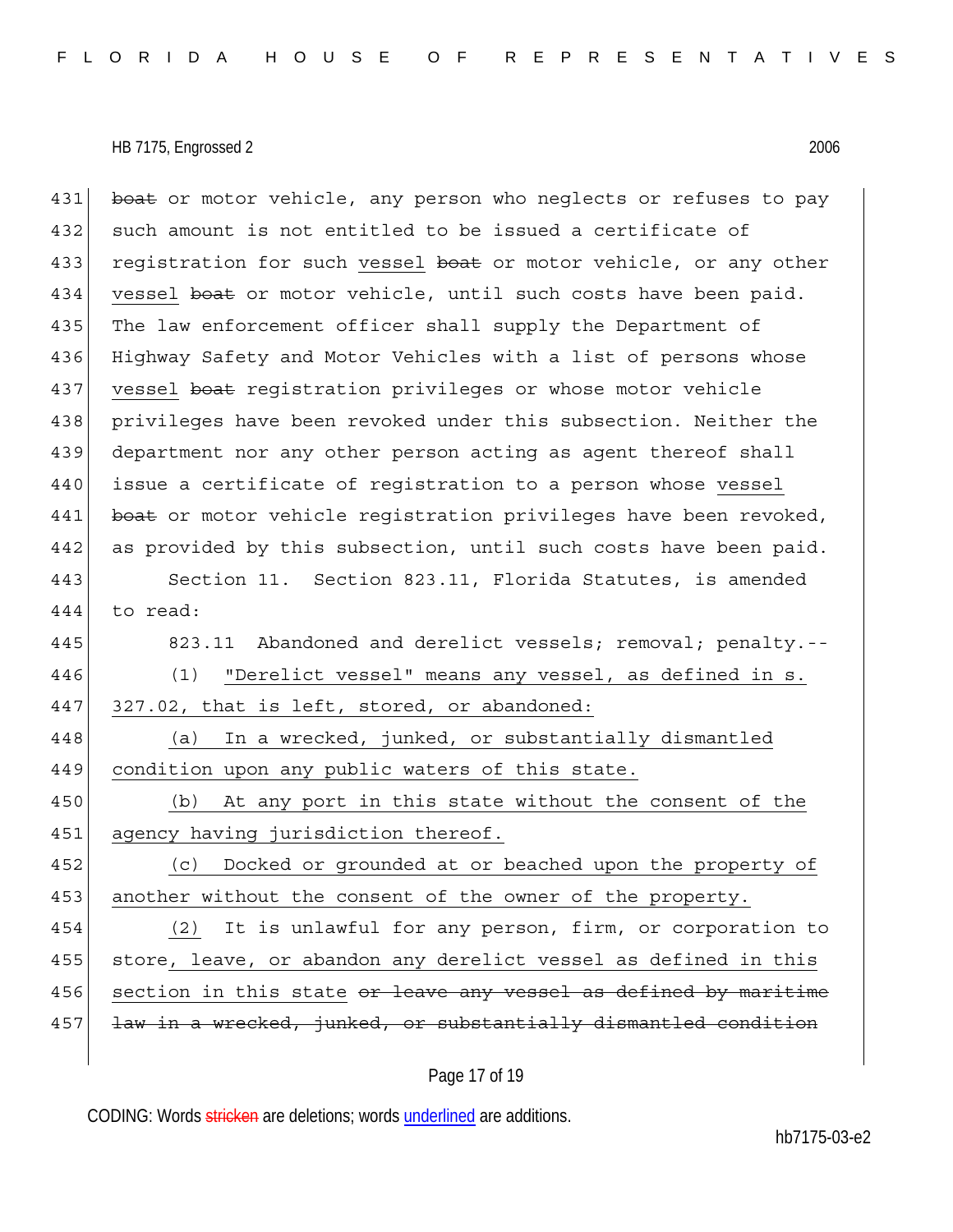458 or abandoned upon or in any public water or at any port in this 459 state without the consent of the agency having jurisdiction 460 thereof, or docked at any private property without the consent 461 of the owner of such property. 462 (3)(a) $\left(2\right)$  The Fish and Wildlife Conservation Commission 463 and its officers and all law enforcement officers as specified  $464$  in s. 327.70 are is designated as the agency of the state 465 authorized and empowered to remove or cause to be removed any 466 abandoned or derelict vessel from public waters in any instance 467 when the same obstructs or threatens to obstruct navigation or 468 in any way constitutes a danger to the environment. Removal of 469 vessels pursuant to this section may be funded by grants 470 provided in ss. 206.606 and 376.15. The Fish and Wildlife 471 Conservation Commission is directed to implement a plan for the 472 procurement of any available federal disaster funds and to use 473 such funds for the removal of derelict vessels. All costs 474 incurred by the commission or other law enforcement agency in 475 the removal of any abandoned or derelict vessel as set out above 476 shall be recoverable against the owner thereof. The Department 477 of Legal Affairs shall represent the commission in such actions. 478 As provided in s. 705.103(4), any person who neglects or refuses 479 to pay such amount is not entitled to be issued a certificate of 480 registration for such vessel or for any other vessel or motor 481 vehicle until the costs have been paid. 482 (b) When a derelict vessel is docked or grounded at or 483 beached upon private property without the consent of the owner 484 of the property, the owner of the property may remove the vessel

Page 18 of 19